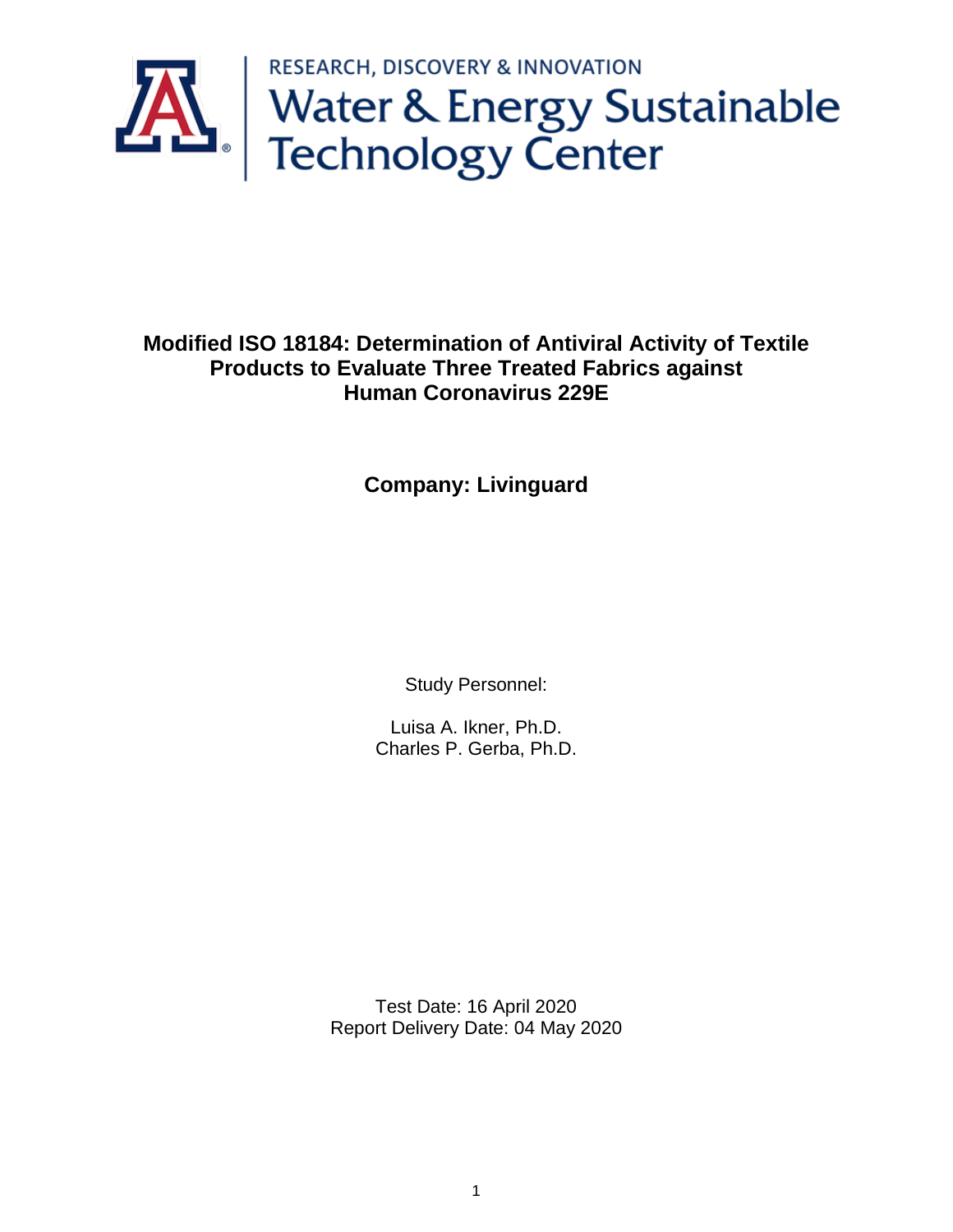

## **Study Data**

| Table 1. Modified ISO 18184 Evaluation of Three Treated Fabrics against Human Coronavirus 229E at One Contact Time <sup>a,b,c</sup> |                     |                               |                                                           |                                                                          |                                                                                     |                                       |                             |
|-------------------------------------------------------------------------------------------------------------------------------------|---------------------|-------------------------------|-----------------------------------------------------------|--------------------------------------------------------------------------|-------------------------------------------------------------------------------------|---------------------------------------|-----------------------------|
| <b>Test Virus</b>                                                                                                                   | <b>Contact Time</b> | Sample ID                     | <b>Virus Titer</b><br>(TCID <sub>50</sub> per<br>Carrier) | <b>Mean Virus</b><br><b>Titer</b><br>(TCID <sub>50</sub> per<br>Carrier) | Mean Log <sub>10</sub><br><b>Virus Titer</b><br>(TCID <sub>50</sub> per<br>Carrier) | Log <sub>10</sub><br><b>Reduction</b> | Percent<br><b>Reduction</b> |
| Human<br>Coronavirus<br>229E<br>(ATCC VR-740)                                                                                       | Time Zero           | Control<br>Fabric             | $2.25E + 06$                                              | $3.54E + 06$                                                             | 6.55                                                                                | N.A.                                  | N.A.                        |
|                                                                                                                                     |                     |                               | $7.12E + 06$                                              |                                                                          |                                                                                     |                                       |                             |
|                                                                                                                                     |                     |                               | $1.26E + 06$                                              |                                                                          |                                                                                     |                                       |                             |
|                                                                                                                                     | 2 Hours             | Control<br>Fabric             | 7.12E+05                                                  | 4.46E+05                                                                 | 5.65                                                                                | 0.90                                  | 87%                         |
|                                                                                                                                     |                     |                               | 4.00E+05                                                  |                                                                          |                                                                                     |                                       |                             |
|                                                                                                                                     |                     |                               | $2.25E + 05$                                              |                                                                          |                                                                                     |                                       |                             |
|                                                                                                                                     | 2 Hours             | FM-7<br>(Test Fabric)         | 2.25E+03                                                  | $2.25E + 03$                                                             | 3.35                                                                                | 2.30                                  | 99.5%                       |
|                                                                                                                                     |                     |                               | 2.25E+03                                                  |                                                                          |                                                                                     |                                       |                             |
|                                                                                                                                     |                     |                               | $2.25E + 03$                                              |                                                                          |                                                                                     |                                       |                             |
|                                                                                                                                     |                     | <b>FM-14</b><br>(Test Fabric) | 4.00E+05                                                  | $3.84E + 05$                                                             | 5.58                                                                                | 0.06                                  | 13.8%                       |
|                                                                                                                                     |                     |                               | 4.00E+04                                                  |                                                                          |                                                                                     |                                       |                             |
|                                                                                                                                     |                     |                               | $7.12E + 05$                                              |                                                                          |                                                                                     |                                       |                             |
|                                                                                                                                     |                     | <b>FM-26</b><br>(Test Fabric) | $1.26E + 04$                                              | 7.34E+03                                                                 | 3.87                                                                                | 1.78                                  | 98.4%                       |
|                                                                                                                                     |                     |                               | 7.12E+03                                                  |                                                                          |                                                                                     |                                       |                             |
|                                                                                                                                     |                     |                               | 2.25E+03                                                  |                                                                          |                                                                                     |                                       |                             |

 ${}^{a}$ TCID<sub>50</sub>: Tissue Culture Infectivity Dose at the 50% Endpoint.

 $b_{Log_{10}}$  and Percent Reductions for Control Fabric at 2 hours calculated relative to Contol Fabric immediately upon innoculation (Time Zero).

 $c_{\text{Log}_{10}}$  and Percent Reductions for the three Test Fabrics at 2 hours calculated relative to Control Fabric mean viral titer at 2 hours.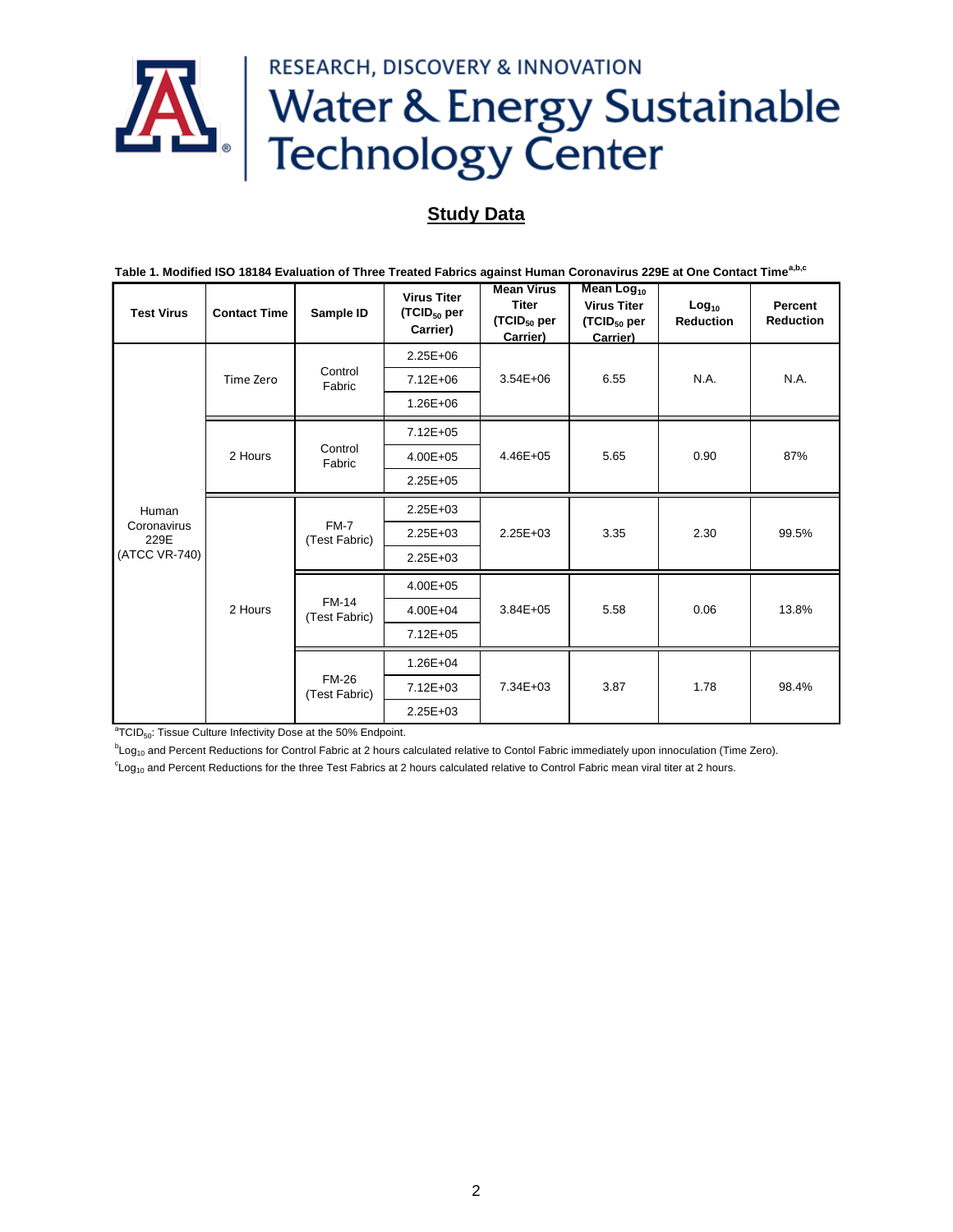# RESEARCH, DISCOVERY & INNOVATION **AL** | RESEARCH, DISCOVERY & INNOVATION<br>
Technology Center

|                                      | Table 2. ISO 18184 Evaluation of Three Treated Fabrics against Human Coronavirus 229E: |
|--------------------------------------|----------------------------------------------------------------------------------------|
| Cytoxicity Controls <sup>a,b,c</sup> |                                                                                        |

| <b>Test Virus</b>                             | Sample ID                     | <b>Contact Time</b> | <b>Toxicity Titer</b><br>$(CCD_{50}$ per<br>Replicate) | <b>Mean Toxicity</b><br>Titer<br>(CCD <sub>50</sub> per<br>Replicate) | Mean $Log10$<br><b>Toxicity Titer</b><br>$(CCD_{50}$ per<br>Carrier) |
|-----------------------------------------------|-------------------------------|---------------------|--------------------------------------------------------|-----------------------------------------------------------------------|----------------------------------------------------------------------|
| Human<br>Coronavirus<br>229E<br>(ATCC VR-740) | Control<br>Fabric             | 2 Hours             | 1.26E+02                                               |                                                                       | 2.10                                                                 |
|                                               |                               |                     | $1.26E + 02$                                           | $1.26E + 02$                                                          |                                                                      |
|                                               |                               |                     | 1.26E+02                                               |                                                                       |                                                                      |
|                                               | FM-7<br>(Test Fabric)         | 2 Hours             | 1.26E+02                                               |                                                                       | 2.10                                                                 |
|                                               |                               |                     | 1.26E+02                                               | $1.26E + 02$                                                          |                                                                      |
|                                               |                               |                     | 1.26E+02                                               |                                                                       |                                                                      |
|                                               | <b>FM-14</b><br>(Test Fabric) | 2 Hours             | 1.26E+03                                               |                                                                       | 3.10                                                                 |
|                                               |                               |                     | $1.26E + 03$                                           | 1.26E+03                                                              |                                                                      |
|                                               |                               |                     | $1.26E + 03$                                           |                                                                       |                                                                      |
|                                               | <b>FM-26</b><br>(Test Fabric) | 2 Hours             | 1.26E+02                                               |                                                                       | 2.10                                                                 |
|                                               |                               |                     | $1.26E + 02$                                           | $1.26E + 02$                                                          |                                                                      |
|                                               |                               |                     | $1.26E + 02$                                           |                                                                       |                                                                      |

 ${}^{a}CCD_{50}$ : Cell Cytotoxicity Dose at the 50% Endpoint.

 $^{\rm b}$ Control Fabric, FM-7 and FM-26 Test Fabrics: cytoxicity observed for MRC-5 cells in the 10<sup>0</sup> dilution.

 $\mathrm{^cFM}$ -14 Test Fabric: cytotoxicty observed for MRC-5 cells in the 10<sup>0</sup> and 10<sup>-1</sup> dilutions.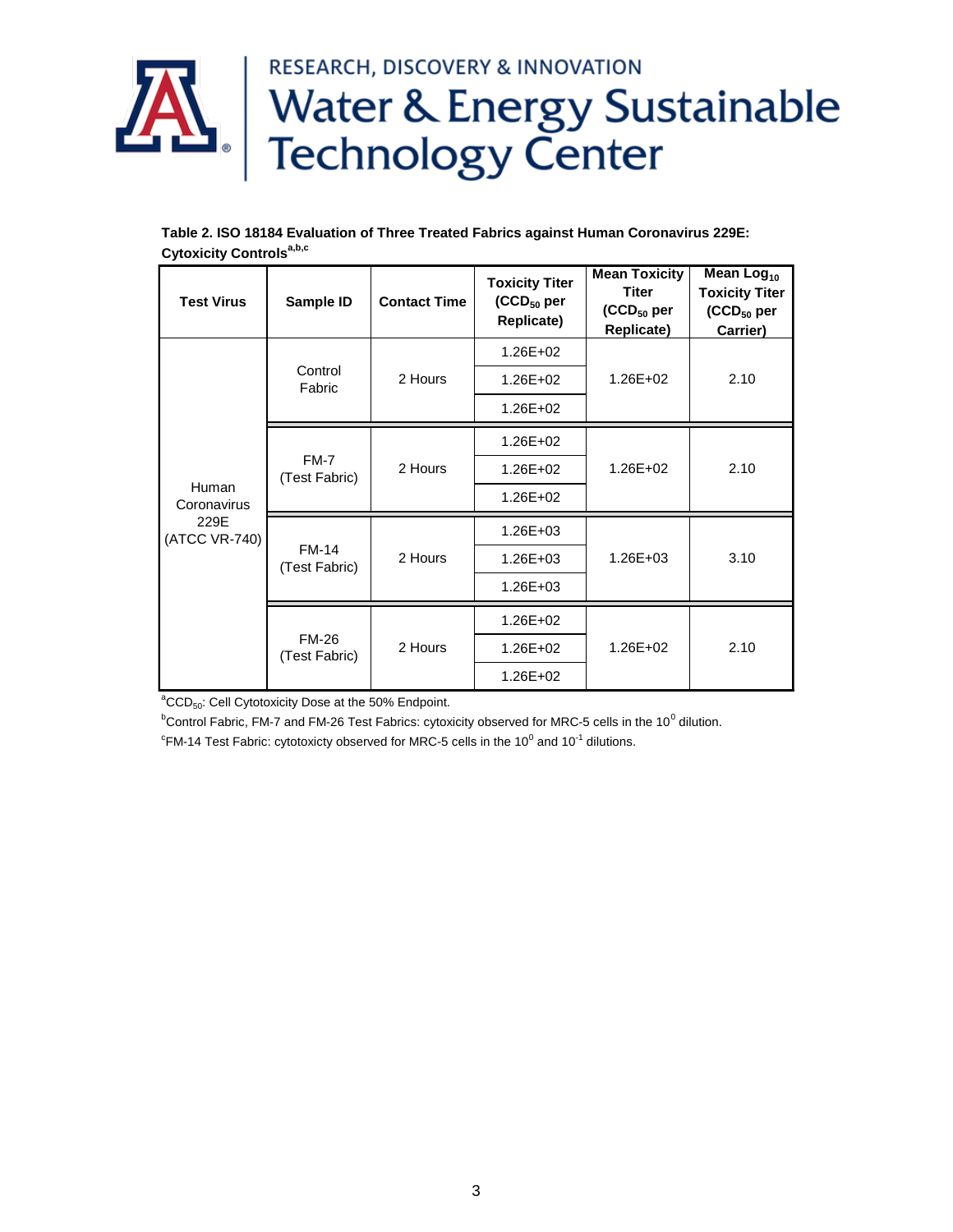

# **AL** | RESEARCH, DISCOVERY & INNOVATION<br>Technology Center **RESEARCH, DISCOVERY & INNOVATION**

**Table 3. ISO 18184 Evaluation of Three Treated Fabrics against Human Coronavirus 229E: Neutralization Validation (NV) Controlsa,b**

| <b>Test Virus</b>                             | Sample ID                     | <b>Contact Time</b> | <b>NV Ctrl Titer</b><br>$(TCID50$ per<br>Carrier) | <b>Mean NV</b><br><b>Ctrl Titer</b><br>(TCID <sub>50</sub> per<br>Carrier) | Mean Log <sub>10</sub><br><b>Virus Titer</b><br>(TCID <sub>50</sub> per<br>Carrier) | <b>Neutralization</b><br>Validated? |
|-----------------------------------------------|-------------------------------|---------------------|---------------------------------------------------|----------------------------------------------------------------------------|-------------------------------------------------------------------------------------|-------------------------------------|
| Human<br>Coronavirus<br>229E<br>(ATCC VR-740) | Control<br>Fabric             | 2 Hours             | $2.25E + 03$                                      | $2.72E + 03$                                                               | 3.44                                                                                | N.A.                                |
|                                               |                               |                     | 2.25E+03                                          |                                                                            |                                                                                     |                                     |
|                                               |                               |                     | $4.00E + 03$                                      |                                                                            |                                                                                     |                                     |
|                                               | $FM-7$<br>(Test Fabric)       | 2 Hours             | 4.00E+03                                          | $3.30E + 03$                                                               | 3.52                                                                                | Yes                                 |
|                                               |                               |                     | $2.25E + 03$                                      |                                                                            |                                                                                     |                                     |
|                                               |                               |                     | $4.00E + 03$                                      |                                                                            |                                                                                     |                                     |
|                                               | <b>FM-14</b><br>(Test Fabric) | 2 Hours             | 4.00E+03                                          | $2.72E + 03$                                                               | 3.44                                                                                | Yes                                 |
|                                               |                               |                     | $2.25E + 03$                                      |                                                                            |                                                                                     |                                     |
|                                               |                               |                     | $2.25E + 03$                                      |                                                                            |                                                                                     |                                     |
|                                               | <b>FM-26</b><br>(Test Fabric) | 2 Hours             | $2.25E + 03$                                      | $2.25E + 03$                                                               | 3.35                                                                                | Yes                                 |
|                                               |                               |                     | $2.25E + 03$                                      |                                                                            |                                                                                     |                                     |
|                                               |                               |                     | 2.25E+03                                          |                                                                            |                                                                                     |                                     |

 ${}^{a}$ TCID<sub>50</sub>: Tissue Culture Infectivity Dose at the 50% Endpoint.

bNeutralization considered valid when mean viral titer on neutralized test fabrics differs by ≤ 0.5 log<sub>10</sub> relative to control fabric.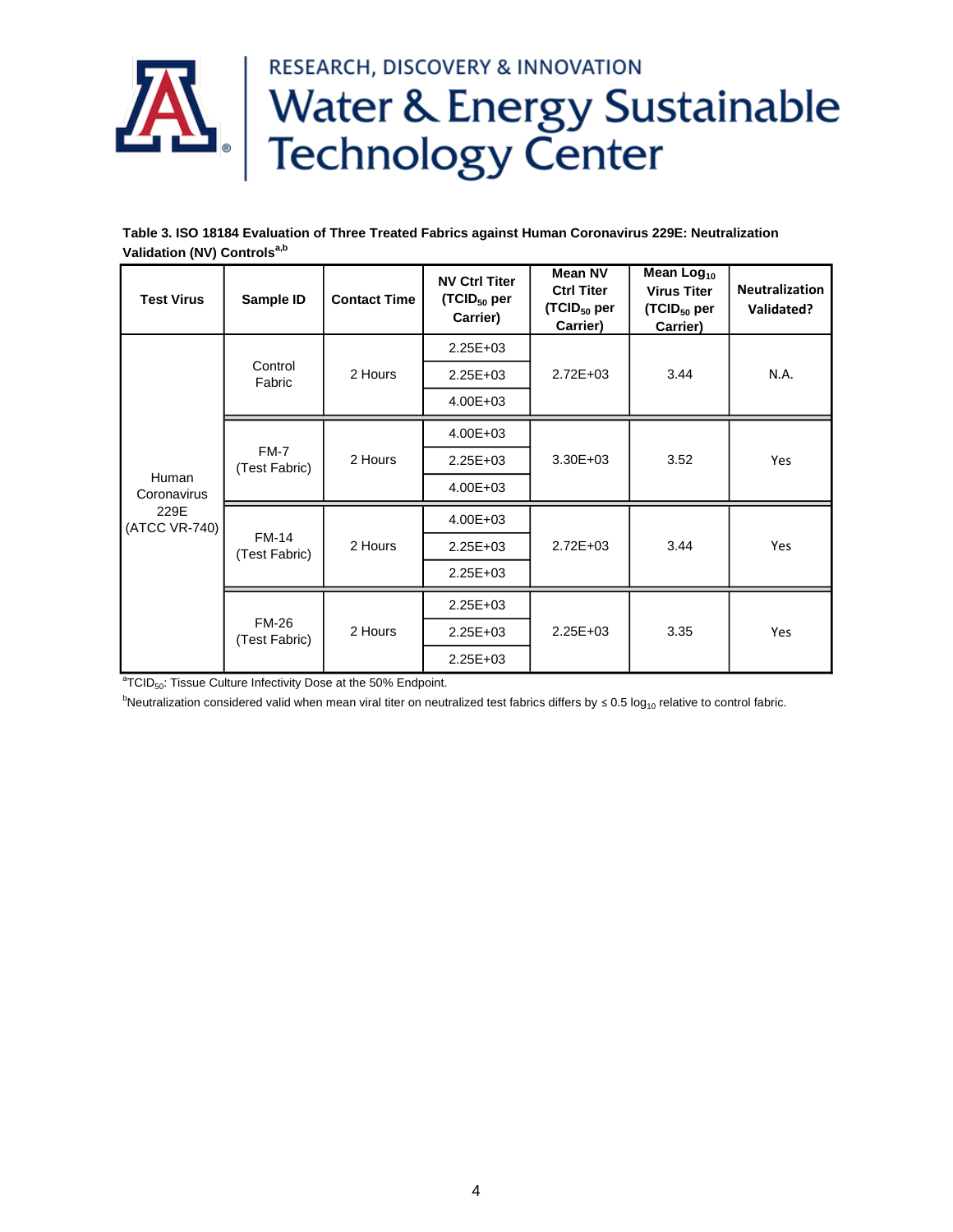# **RESEARCH, DISCOVERY & INNOVATION** Water & Energy Sustainable<br>Technology Center

### **Study Methods**

#### *Preparation of Control Fabric*

- 1. An untreated, washed Control Fabric was provided by the Study Sponsor.
- 2. Pieces of the Control Fabric were cut to dimensions measuring 20 mm by 20 mm.
- 3. The Control Fabric cuttings were loaded into a glass beaker, covered with foil, and autoclaved for 20 minutes at 121 °C (103 kPa).

#### *Preparation of Test Fabric*

- 1. The treated Test Fabrics (FM-7, FM-14, and FM-26) were provided by the Study Sponsor.
- 2. Pieces of the Test Fabric were cut to dimensions measuring 20 mm by 20 mm.
- 3. The Test Fabric pieces were loaded into a separate glass beaker, covered with foil, and autoclaved for 20 minutes at 121 °C (103 kPa).

#### *Test Procedure*

- 1. On the day of testing, five to six 20 mm x 20 mm pieces each of the Control and Test Fabrics were aseptically transferred to and stacked within sterile Petri dishes. The final mass per container for the six swatches (Control or Test) was  $0.40 \pm 0.05$  g. Nine Petri containers were prepared for the Control Fabrics, and six were prepared for each of the Test Fabric.
- 2. Six Control Fabric stacks and three Test Fabric stacks (per formulation) were each inoculated drop-by-drop with 0.2 mL of Human Coronavirus 229E viral stock (no soil load). A sterile pipette tip was used to press each stack and ensure that the inoculum was evenly spread through each piece of fabric.
- 3. Three Control Fabric and three Test Fabric stacks were parafilmed and incubated at 20 °C in a humidified chamber for the 2-hour study contact time.
- 4. Three Control Fabric stacks were immediately neutralized to assess the viral titer upon inoculation (i.e. Time Zero) by transfer into conical tubes containing 4 mL of Letheen Broth. The tubes were then vortexed five times for five seconds each to wash out the viruses from the fabric pieces.
- 5. At the close of the 2-hour contact time, the triplicate Control and Test Fabric stacks were neutralized by transfer into conical tubes containing 4 mL of Letheen Broth. The tubes were vortexed five times for five seconds each to wash out the viruses from the fabric pieces.
- 6. The additional triplicate Control and Test Fabric stacks (containing no viral inoculum) were incubated concurrently for 2-hours and harvested in Letheen Broth as previously described to assess cytotoxicity and to validate neutralization as described in ISO 18184.